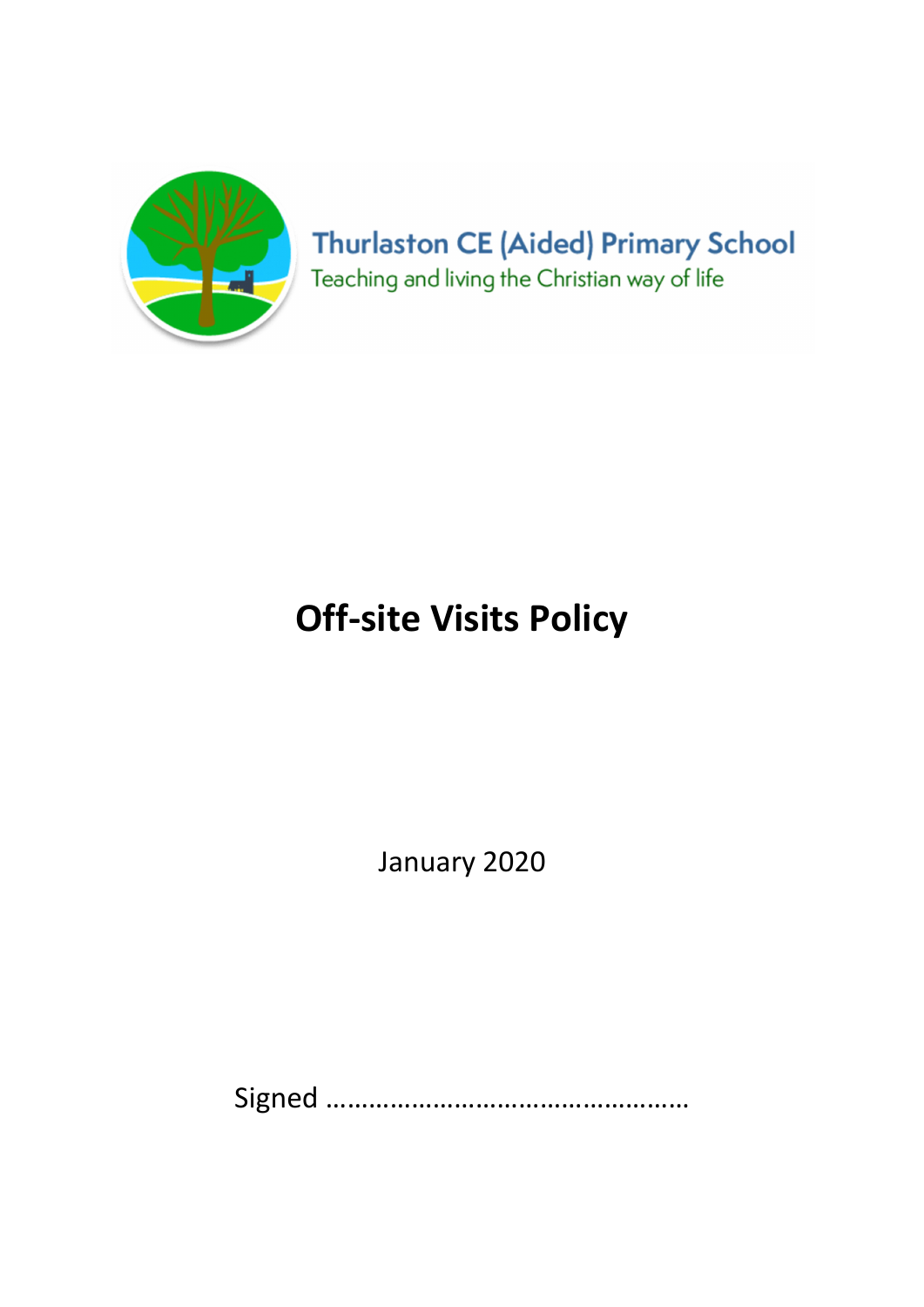### Thurlaston Primary School Off Site Visits Policy

#### Introduction

Off site visits are activities arranged by or on behalf of the school and which take place outside the school grounds. The governors and staff believe that off-site activities enrich the curriculum of the school by providing experiences which would not otherwise be possible. All off-site activities must serve an educational purpose, enhancing and enriching our children's learning experiences.

In this policy we seek to establish a clear and coherent structure for the planning and evaluation of our off-site visits, and to ensure that any risks are managed and kept to a minimum, for the health and safety of pupils at all times. Within these limits we seek to make our visits available to all pupils and wherever possible to make them accessible to pupils with disabilities.

Please read this alongside the school's Charging Policy.

#### Aims

The aims of our visits are to:

- Enhance curricular and recreational opportunities for our pupils
- Provide a wider range of experiences for our pupils than couldn't be provided on the school site alone
- Promote the independence of our children as learners and enable them to grow and develop in new learning environments
- Develop personal qualities such as confidence, character and social and emotional awareness
- Broaden the horizons of children by giving new experiences
- Increase motivation and appetite for learning

#### Types of Visits

The school has three categories of visits:

- a) Regular visits
- b) One off visits
- c) Residential or visits with high levels of risk involved.

#### Regular visits

These are trips that are organised on several occasions during the school year. These will include visits to Thurlaston Church, the local park, sports events and swimming. These visits are characterised by the fact that staff are very familiar with the destination and procedures involved in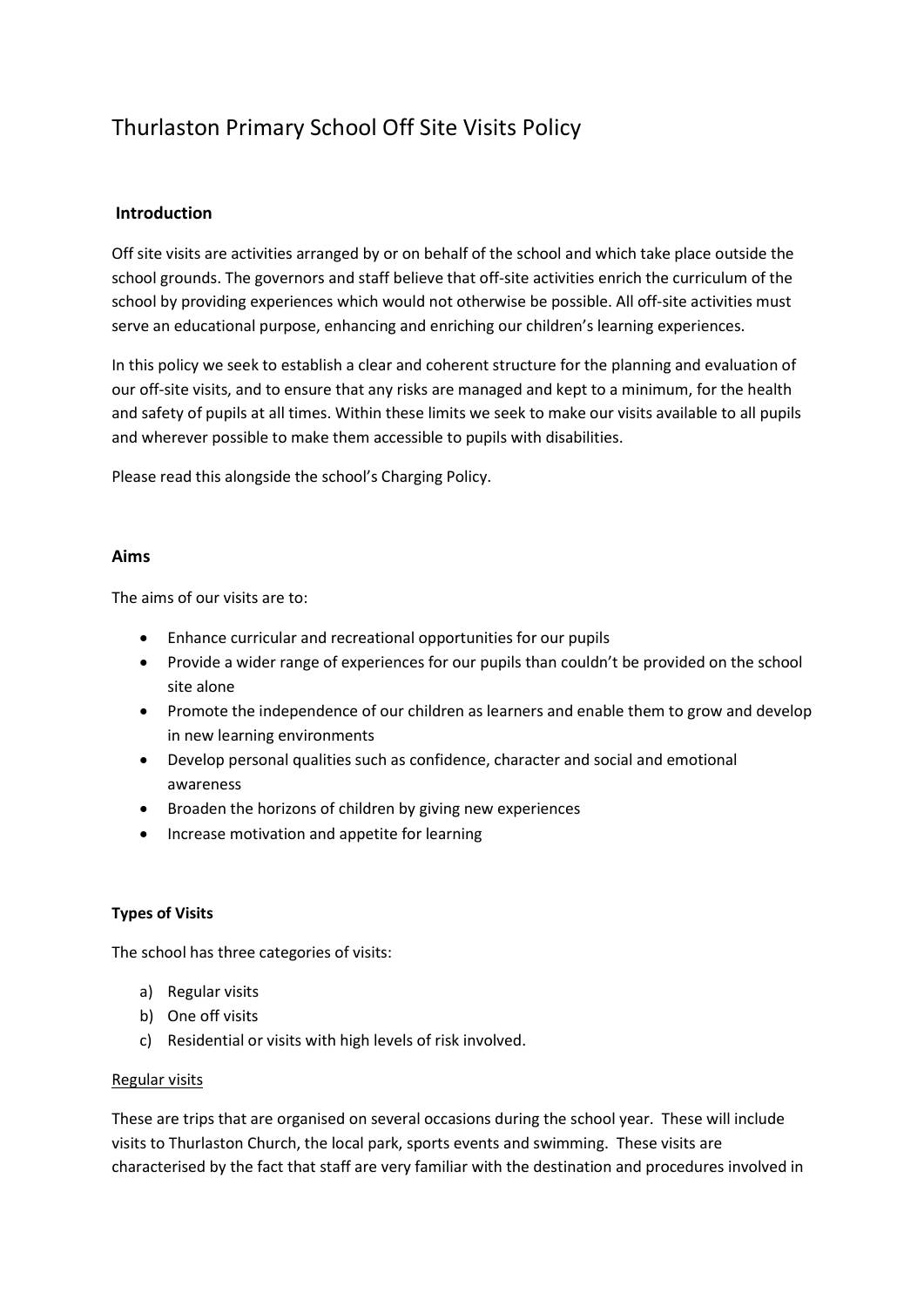running these trips. Risk assessments still need to be in place for these visits, and a one-time authorisation will be given by the Educational Visits Co-ordinator (EVC). The risk assessments will be reviewed annually to ensure any changes are accommodated. Consent from parents/carers will also be sought for these trips once, not each time they take place. These are covered by the permission slip for visits completed on entry to the school.

If for sporting events, the school asks parents to organise transportation and supervision, this will mean that the sports event is not a 'school visit' and risk assessments and authorisation from the EVC will not need to be obtained; the school considers the parents/carers to be responsible for their child at this point.

#### One off Visits

A one off visits is a trip that takes place with a frequency of once a year or less. These are usually organised to enhance the learning of a particular topic, for example: to a museum, place of worship, theatre or walks in the locality. Each time a visit like this takes place, the member of staff organising the trip will need to ensure that: risk assessments are in place (both for transportation to the destination and for the venue itself); pre-visits have been undertaken; consent has been sought from parents/ carers and finally; the visit needs to be authorised by the EVC. These trips will be logged on the local authority EVOLVE system. These are covered by the permission slip for visits completed on entry to the school so long as parents have been informed of the visit. However they will usually be accompanied by a separate slip to encourage voluntary parental contributions. If insufficient contributions are made to cover the visit the visit may be cancelled in accordance with the school's Charging Policy.

#### Residential or visits with a high level of risk

These visits offer a unique opportunity for children to experience greater independence, outdoor and adventurous activities and calculated risk taking. When planning any residential or high risk visit, advice must be obtained via the Local Authority EVLOVE online service. This may mean the school needs authorisation from the LA or this may be devolved to the headteacher. More thorough risk assessments must be in place, and the school should consider carefully the providers that they use for these visits. Checks must be carried out to make sure that appropriate safety standards and liability insurance is in adequate.

Preference will be given to organisations which hold LOtC Quality Badge, however if the badge is not held by the organisation, the school must make thorough checks on such things as: insurance cover, legal requirements are met, health and safety and emergency policies are in place, their use of vehicles, staff competency etc. to ensure they are an appropriate provider to use.

Consent must be sought from parents for these trips, and due to the increased price, the school will seek to give as much notice as possible for parents/ carers to be able to pay for the visit. (See Charging Policy for further details.)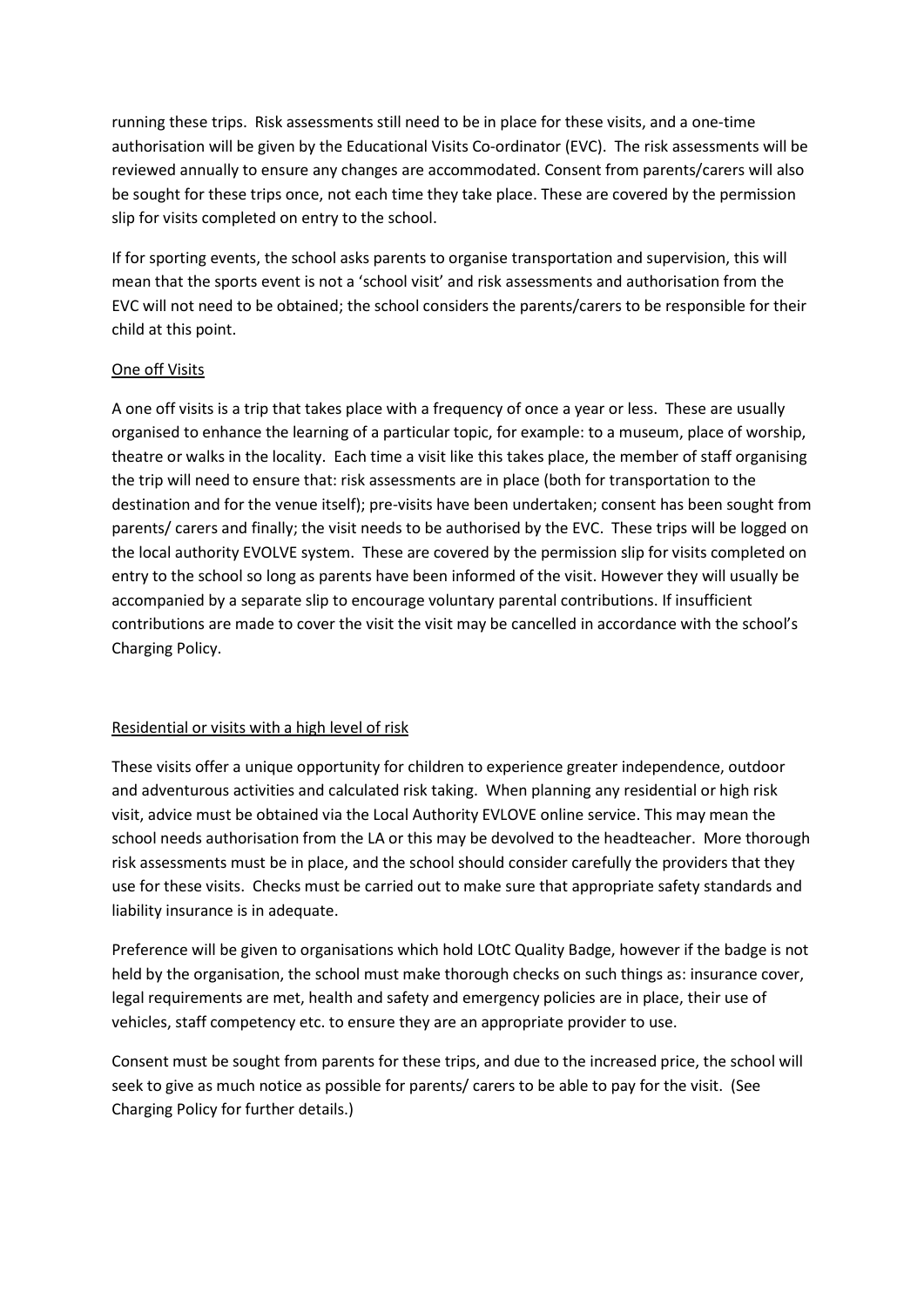#### Health and safety considerations

Risk assessments are necessary to assess the risks which might be encountered on the visit and will indicate measures to prevent or reduce them. The use of generic risk assessments, particularly for coach travel can be used and adapted to suit individual children or circumstances and risk assessments may be obtained by the provider, however, during a pre-visit staff should also make additions on the risk assessment of the following considerations:

- What are the hazards?
- Who might be affected by them?
- What safety measures are needed to reduce risks to an acceptable level?
- Can the group leader put the safety measures in place?
- What steps will be taken in an emergency for example with a plan B?

All adults accompanying a party must be made aware by the party leader of the emergency procedures that may apply and should be given risk assessments to read. Each adult will be provided with an emergency telephone number, usually the school number. Staff should be given the number of the visit leader, especially when travelling in separate buses so they can stay in contact.

The safety of the children is of paramount importance. During the activity the party leader must take whatever steps are necessary to ensure that safety. This includes taking note of any information provided by medical questionnaire returns and ensuring that children are safe and well looked after at all times. This may also mean a party leader alters plans in respect of adverse weather or other unforeseen circumstances to ensure the trip is carried out safely. As part of the planning process group leaders will ensure there are sufficient first aid personnel present with a full medical kit and inhalers as appropriate.

#### Equal Opportunities

It is our policy that all children should be able to participate in educational visits. Where a child with a disability is eligible for a trip, we will make every effort to ensure that he/she is included. We may seek guidance from parents to help us adapt our programme, and we will make any reasonable adjustments to our itinerary to include a child with disabilities. Any such adjustments will be included in the risk assessment.

Prior to a visit, if it is felt that the behaviour of an individual child is likely to compromise the safety of others, the party leader should discuss this with the Headteacher, with specific regards to these individual circumstances. Individual risk assessments may need to be written for children with certain medical conditions or behavioural needs in order to consider their safety or that of others in the group. In respect to residential trips, this could mean parents collecting their child and bringing them home.

#### Ratios